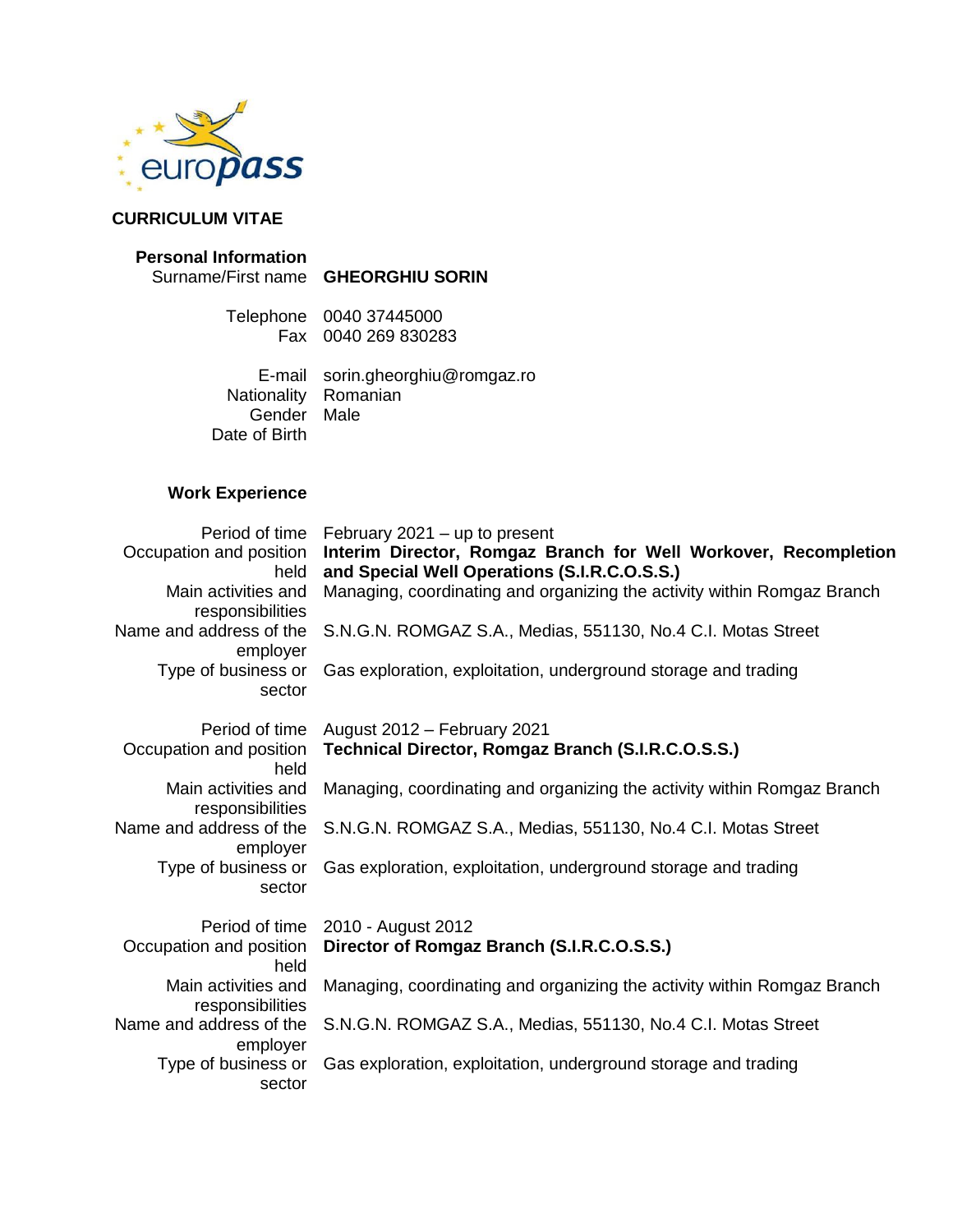| Period of time<br>Occupation and position<br>held      | 2003 - 2009<br>Technical Director, Romgaz Branch (S.I.R.C.O.S.S.)       |
|--------------------------------------------------------|-------------------------------------------------------------------------|
| Main activities and<br>responsibilities                | Managing, coordinating and organizing the activity within Romgaz Branch |
| Name and address of the<br>employer                    | S.N.G.N. ROMGAZ S.A., Medias, 551130, No.4 C.I. Motas Street            |
| Type of business or<br>sector                          | Gas exploration, exploitation, underground storage and trading          |
| Period of time<br>Occupation and position<br>held      | $2003 - 2003$<br>Deputy Head of Unit, Romgaz Branch                     |
| Main activities and<br>responsibilities                | Establishing the production program;                                    |
| Name and address of the<br>employer                    | S.N.G.N. ROMGAZ S.A., Medias, 551130, No.4 C.I. Motas Street            |
| Type of business or<br>sector                          | Gas exploration, exploitation, underground storage and trading          |
| Period of time<br>Occupation and position<br>held      | $2001 - 2003$<br><b>Head of Workshop, Romgaz Branch</b>                 |
| Main activities and<br>responsibilities                | Establishing and allocating work programs by equipment                  |
| Name and address of the<br>employer                    | S.N.G.N. ROMGAZ S.A., Medias, 551130, No.4 C.I. Motas Street            |
| Type of business or<br>sector                          | Gas exploration, exploitation, underground storage and trading          |
| Period of time<br>Occupation and position<br>held      | $2000 - 2001$<br><b>Head of Workshop</b>                                |
| Main activities and<br>responsibilities                | Establishing and allocating work programs by equipment                  |
| Name and address of the S.C. EXPROGAZ S.A.<br>employer |                                                                         |
| Period of time<br>Occupation and position<br>held      | 1999 - 2000<br><b>Head of Workshop</b>                                  |
| Main activities and<br>responsibilities                | Establishing and allocating work programs by equipment                  |
| Name and address of the<br>employer                    | S.C. EXPROGAZ S.A.                                                      |
| Period of time<br>Occupation and position              | $1998 - 1999$<br>Engineer                                               |
| held<br>Main activities and<br>responsibilities        | Establishing and allocating work programs by equipment                  |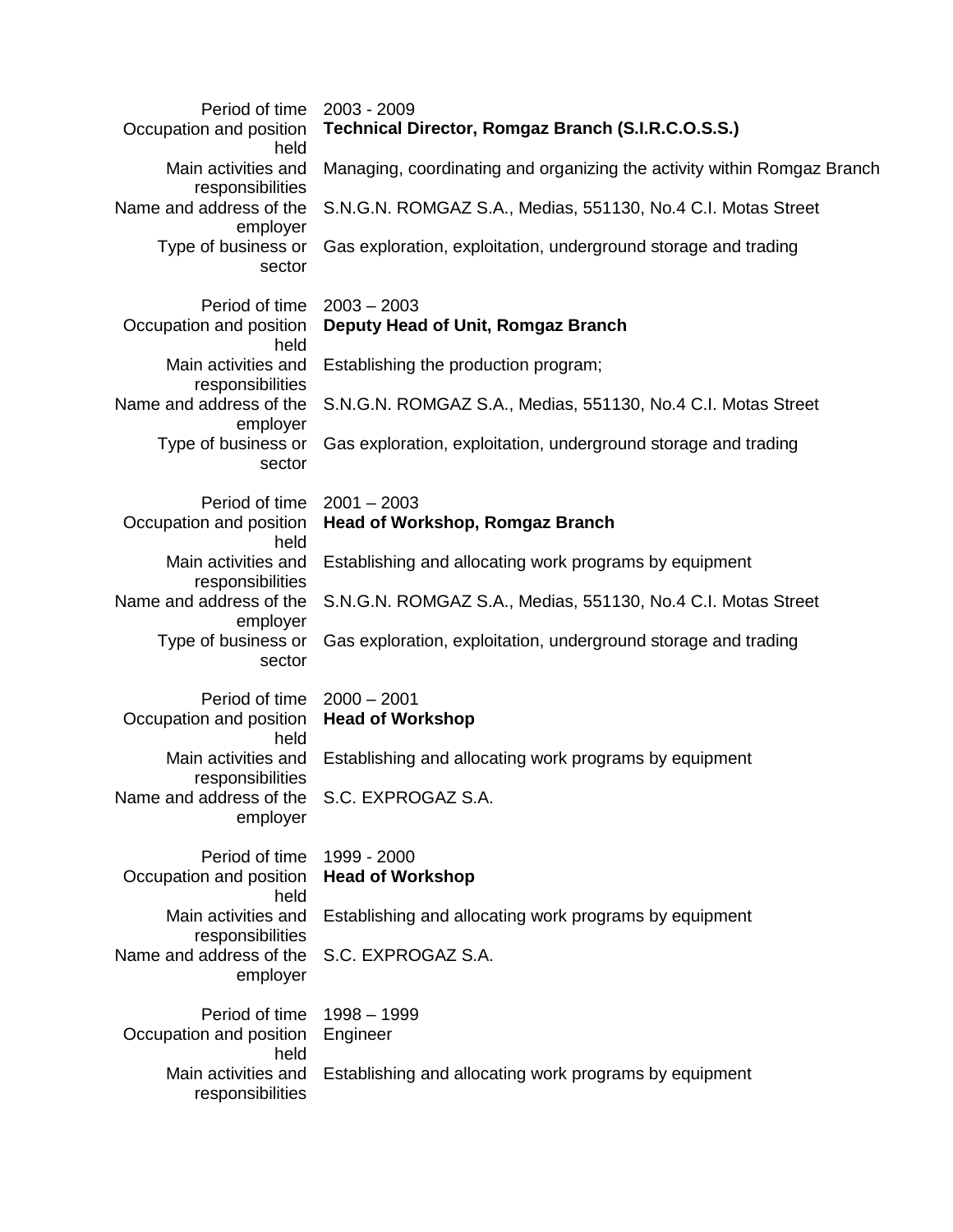| Name and address of the S.C. EXPROGAZ S.A.<br>employer       |                                                                                                                                                                                                                                                                                                                                                                                                                                                                                                                                                                                                                                                        |
|--------------------------------------------------------------|--------------------------------------------------------------------------------------------------------------------------------------------------------------------------------------------------------------------------------------------------------------------------------------------------------------------------------------------------------------------------------------------------------------------------------------------------------------------------------------------------------------------------------------------------------------------------------------------------------------------------------------------------------|
| Period of time<br>Occupation or position<br>held             | 1988 - 1990<br>Engineer                                                                                                                                                                                                                                                                                                                                                                                                                                                                                                                                                                                                                                |
| Main activities and<br>responsibilities                      | Technical assistance for special operations                                                                                                                                                                                                                                                                                                                                                                                                                                                                                                                                                                                                            |
| Name and address of the<br>employer                          | Geological Surveys and Exploration Enterprise<br>(Intreprinderea<br>de<br>Prospectiuni si Explorari Geologice), Hunedoara, Deva                                                                                                                                                                                                                                                                                                                                                                                                                                                                                                                        |
| Period of time<br>Occupation or position<br>held             | $1987 - 1987$<br>Welder                                                                                                                                                                                                                                                                                                                                                                                                                                                                                                                                                                                                                                |
| Main activities and<br>responsibilities                      | Working effectively at well borehole                                                                                                                                                                                                                                                                                                                                                                                                                                                                                                                                                                                                                   |
| Name and address of the<br>employer                          | Schela de Foraj Balaria                                                                                                                                                                                                                                                                                                                                                                                                                                                                                                                                                                                                                                |
| Period of time<br>Occupation of position                     | $1984 - 1984$<br>Unqualified worker                                                                                                                                                                                                                                                                                                                                                                                                                                                                                                                                                                                                                    |
| held<br>Name and address of the<br>employer                  | Schela de Foraj Moreni                                                                                                                                                                                                                                                                                                                                                                                                                                                                                                                                                                                                                                 |
| Period of time<br>Occupation of position<br>held             | $1982 - 1982$<br>Unqualified worker                                                                                                                                                                                                                                                                                                                                                                                                                                                                                                                                                                                                                    |
| Name and address of the<br>employer                          | Intreprinderea de Postav Proletarul Bacau                                                                                                                                                                                                                                                                                                                                                                                                                                                                                                                                                                                                              |
| Period of time                                               | $1982 - 1982$<br>Military man, Ministry of National Defense                                                                                                                                                                                                                                                                                                                                                                                                                                                                                                                                                                                            |
| <b>Education and Training</b>                                |                                                                                                                                                                                                                                                                                                                                                                                                                                                                                                                                                                                                                                                        |
| Other specializations -<br>qualifications,<br>certifications | 2017 – Safety and Health at Work Inspector, S.C. SAN SIG S.R.L., Medias<br>2015 – Lean six Sigma Yellow Belt Training<br>2014 – Insights – Risk Management<br>2012 - ANRM Expert<br>2012 - Corporate Governance and Notions about Organizational<br>Management<br>2010 - RSC Consulting - Negotiation<br>2009 – RSC Consulting – Communication<br>2007 - SC STAFF 2000 - Labor Protection Inspector<br>2006 - SC CURS INFO EURO - Legal Harmonization Analyst<br>2006 - European Training Center, Certificate of Award Mediation in<br>Romania, Alternative Dispute Resolution<br>2006 – TÜV Rheinland Group – Training Course – "Internal Auditor for |

2006 – TÜV Rheinland Group – Training Course – "Internal Auditor for Health Management System and Occupational Safety in accordance with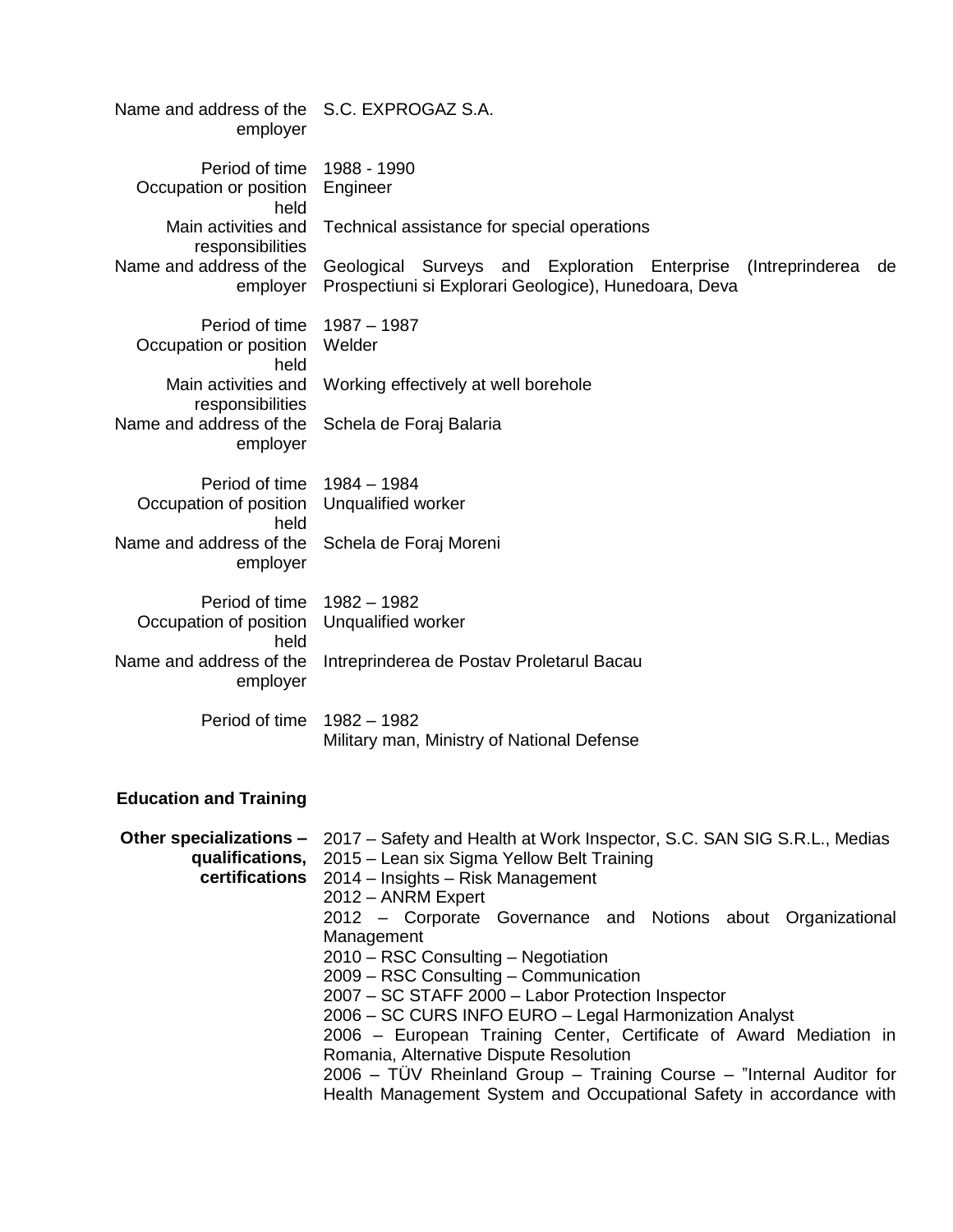OHSAS 18001:1999"

2006 – SIMTEX-OC, Certificate of Implementation and Maintenance of a Quality Management System, in compliance with SR EN ISO 9001-2001 Terms of Specifications

2006 – Ministry of Education, Research and Youth together with the Ministry of Labor, Social Solidarity and Family, initiation program for the position of "Legal Harmonization Analyst"

2006 – Ministry of Economy and Commerce, Training Course – Specific Methods and Procedures to prevent and fight against corruption in public institutions and economic operators

2005 – MANAGER, Certificate of Attendance – Applied Coiled Tubing Engineering

2005 – Oil and Gas Institute of Ploiesti, Faculty of Well Drilling and Exploitation of Oil and Gas Reservoirs – PhD in "Mines, Oil and Gas"

2005 – MANAGER, Vocational Training and Specialization – Pragmatic Management for leaders in Companies

2005 – SCHLUMBERGER, Gravel Packing Course

2004 – National Authority for Energy Regulation – Natural Gas, certified fitter (installer), I D and I T degree

2004 – Lucian Blaga Univeristy of Sibiu – Quality Research Centre, Training Module – Principles and Fundamental Elements of Quality Management, in compliance with the series of Standards ISO 9000

2003 – AUDITECO, Training Course – Implementation of Environment Management System, in compliance with ISO 14001

2001 – Territorial Labor Inspectorate, Sibiu – Initiation/Training Course with Thematic Programme – Legislation in the Field of Health and Safety at Work

1982 – 1988 Oil and Gas Institute of Ploiesti, Faculty of Well Drilling and Exploitation of Oil and Gas Reservoirs, Engineer, specialization: Exploitation of Oil and Gas Reservoirs

#### **Language Skills**

| Mother language | Romanian |
|-----------------|----------|
| Other languages | English  |

| <b>UNDERSTANDING</b> |         | <b>SPEAKING</b>       |                      | <b>WRITING</b> |
|----------------------|---------|-----------------------|----------------------|----------------|
| Listening            | Reading | Spoken<br>interaction | Spoken<br>production |                |
| R1                   |         | R1                    | Δ2                   | Δ1             |
|                      |         |                       |                      |                |

French

| <b>UNDERSTANDING</b> |         | <b>SPEAKING</b>       |                      | <b>WRITING</b> |
|----------------------|---------|-----------------------|----------------------|----------------|
| Listening            | Reading | Spoken<br>interaction | Spoken<br>production |                |
| Δ1                   |         | Δ2                    | Α1                   | Δ1             |
|                      |         |                       |                      |                |